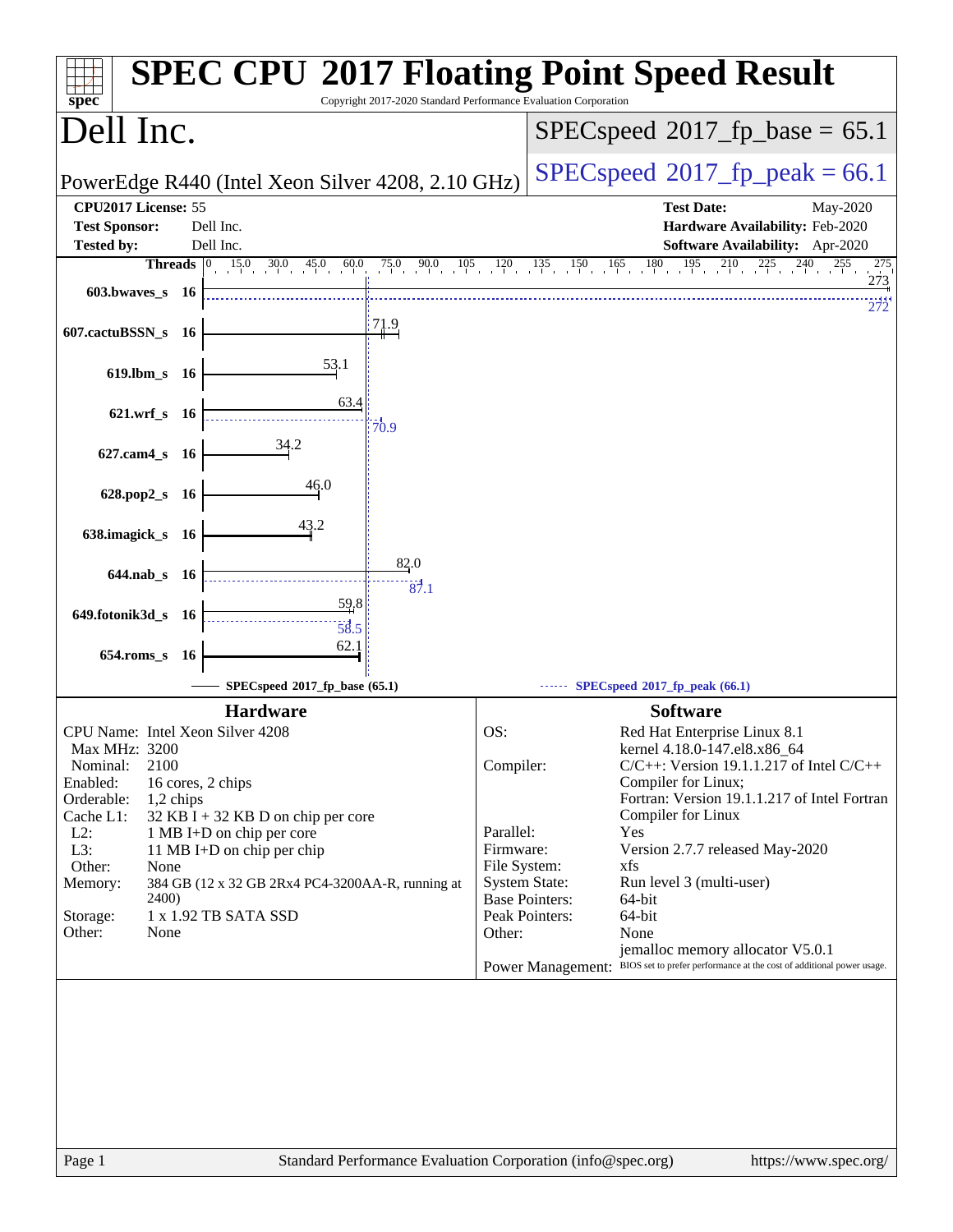### **[spec](http://www.spec.org/) [SPEC CPU](http://www.spec.org/auto/cpu2017/Docs/result-fields.html#SPECCPU2017FloatingPointSpeedResult)[2017 Floating Point Speed Result](http://www.spec.org/auto/cpu2017/Docs/result-fields.html#SPECCPU2017FloatingPointSpeedResult)** Copyright 2017-2020 Standard Performance Evaluation Corporation Dell Inc. PowerEdge R440 (Intel Xeon Silver 4208, 2.10 GHz)  $\left|$  [SPECspeed](http://www.spec.org/auto/cpu2017/Docs/result-fields.html#SPECspeed2017fppeak)<sup>®</sup>[2017\\_fp\\_peak = 6](http://www.spec.org/auto/cpu2017/Docs/result-fields.html#SPECspeed2017fppeak)6.1  $SPECspeed^{\circledcirc}2017$  $SPECspeed^{\circledcirc}2017$  fp base = 65.1 **[CPU2017 License:](http://www.spec.org/auto/cpu2017/Docs/result-fields.html#CPU2017License)** 55 **[Test Date:](http://www.spec.org/auto/cpu2017/Docs/result-fields.html#TestDate)** May-2020 **[Test Sponsor:](http://www.spec.org/auto/cpu2017/Docs/result-fields.html#TestSponsor)** Dell Inc. **[Hardware Availability:](http://www.spec.org/auto/cpu2017/Docs/result-fields.html#HardwareAvailability)** Feb-2020 **[Tested by:](http://www.spec.org/auto/cpu2017/Docs/result-fields.html#Testedby)** Dell Inc. **[Software Availability:](http://www.spec.org/auto/cpu2017/Docs/result-fields.html#SoftwareAvailability)** Apr-2020 **[Results Table](http://www.spec.org/auto/cpu2017/Docs/result-fields.html#ResultsTable) [Benchmark](http://www.spec.org/auto/cpu2017/Docs/result-fields.html#Benchmark) [Threads](http://www.spec.org/auto/cpu2017/Docs/result-fields.html#Threads) [Seconds](http://www.spec.org/auto/cpu2017/Docs/result-fields.html#Seconds) [Ratio](http://www.spec.org/auto/cpu2017/Docs/result-fields.html#Ratio) [Seconds](http://www.spec.org/auto/cpu2017/Docs/result-fields.html#Seconds) [Ratio](http://www.spec.org/auto/cpu2017/Docs/result-fields.html#Ratio) [Seconds](http://www.spec.org/auto/cpu2017/Docs/result-fields.html#Seconds) [Ratio](http://www.spec.org/auto/cpu2017/Docs/result-fields.html#Ratio) Base [Threads](http://www.spec.org/auto/cpu2017/Docs/result-fields.html#Threads) [Seconds](http://www.spec.org/auto/cpu2017/Docs/result-fields.html#Seconds) [Ratio](http://www.spec.org/auto/cpu2017/Docs/result-fields.html#Ratio) [Seconds](http://www.spec.org/auto/cpu2017/Docs/result-fields.html#Seconds) [Ratio](http://www.spec.org/auto/cpu2017/Docs/result-fields.html#Ratio) [Seconds](http://www.spec.org/auto/cpu2017/Docs/result-fields.html#Seconds) [Ratio](http://www.spec.org/auto/cpu2017/Docs/result-fields.html#Ratio) Peak** [603.bwaves\\_s](http://www.spec.org/auto/cpu2017/Docs/benchmarks/603.bwaves_s.html) 16 216 274 **[216](http://www.spec.org/auto/cpu2017/Docs/result-fields.html#Median) [273](http://www.spec.org/auto/cpu2017/Docs/result-fields.html#Median)** 216 273 16 218 270 215 274 **[217](http://www.spec.org/auto/cpu2017/Docs/result-fields.html#Median) [272](http://www.spec.org/auto/cpu2017/Docs/result-fields.html#Median)**

[607.cactuBSSN\\_s](http://www.spec.org/auto/cpu2017/Docs/benchmarks/607.cactuBSSN_s.html) 16 **[232](http://www.spec.org/auto/cpu2017/Docs/result-fields.html#Median) [71.9](http://www.spec.org/auto/cpu2017/Docs/result-fields.html#Median)** 234 71.2 214 78.0 16 **[232](http://www.spec.org/auto/cpu2017/Docs/result-fields.html#Median) [71.9](http://www.spec.org/auto/cpu2017/Docs/result-fields.html#Median)** 234 71.2 214 78.0 [619.lbm\\_s](http://www.spec.org/auto/cpu2017/Docs/benchmarks/619.lbm_s.html) 16 98.6 53.1 **[98.7](http://www.spec.org/auto/cpu2017/Docs/result-fields.html#Median) [53.1](http://www.spec.org/auto/cpu2017/Docs/result-fields.html#Median)** 98.7 53.1 16 98.6 53.1 **[98.7](http://www.spec.org/auto/cpu2017/Docs/result-fields.html#Median) [53.1](http://www.spec.org/auto/cpu2017/Docs/result-fields.html#Median)** 98.7 53.1 [621.wrf\\_s](http://www.spec.org/auto/cpu2017/Docs/benchmarks/621.wrf_s.html) 16 209 63.4 210 63.1 **[209](http://www.spec.org/auto/cpu2017/Docs/result-fields.html#Median) [63.4](http://www.spec.org/auto/cpu2017/Docs/result-fields.html#Median)** 16 186 71.2 187 70.9 **[187](http://www.spec.org/auto/cpu2017/Docs/result-fields.html#Median) [70.9](http://www.spec.org/auto/cpu2017/Docs/result-fields.html#Median)** [627.cam4\\_s](http://www.spec.org/auto/cpu2017/Docs/benchmarks/627.cam4_s.html) 16 **[259](http://www.spec.org/auto/cpu2017/Docs/result-fields.html#Median) [34.2](http://www.spec.org/auto/cpu2017/Docs/result-fields.html#Median)** 260 34.2 259 34.3 16 **[259](http://www.spec.org/auto/cpu2017/Docs/result-fields.html#Median) [34.2](http://www.spec.org/auto/cpu2017/Docs/result-fields.html#Median)** 260 34.2 259 34.3 [628.pop2\\_s](http://www.spec.org/auto/cpu2017/Docs/benchmarks/628.pop2_s.html) 16 **[258](http://www.spec.org/auto/cpu2017/Docs/result-fields.html#Median) [46.0](http://www.spec.org/auto/cpu2017/Docs/result-fields.html#Median)** 257 46.2 258 45.9 16 **[258](http://www.spec.org/auto/cpu2017/Docs/result-fields.html#Median) [46.0](http://www.spec.org/auto/cpu2017/Docs/result-fields.html#Median)** 257 46.2 258 45.9 [638.imagick\\_s](http://www.spec.org/auto/cpu2017/Docs/benchmarks/638.imagick_s.html) 16 338 42.7 333 43.3 **[334](http://www.spec.org/auto/cpu2017/Docs/result-fields.html#Median) [43.2](http://www.spec.org/auto/cpu2017/Docs/result-fields.html#Median)** 16 338 42.7 333 43.3 **[334](http://www.spec.org/auto/cpu2017/Docs/result-fields.html#Median) [43.2](http://www.spec.org/auto/cpu2017/Docs/result-fields.html#Median)** [644.nab\\_s](http://www.spec.org/auto/cpu2017/Docs/benchmarks/644.nab_s.html) 16 **[213](http://www.spec.org/auto/cpu2017/Docs/result-fields.html#Median) [82.0](http://www.spec.org/auto/cpu2017/Docs/result-fields.html#Median)** 213 82.1 213 82.0 16 **[201](http://www.spec.org/auto/cpu2017/Docs/result-fields.html#Median) [87.1](http://www.spec.org/auto/cpu2017/Docs/result-fields.html#Median)** 200 87.2 201 86.9 [649.fotonik3d\\_s](http://www.spec.org/auto/cpu2017/Docs/benchmarks/649.fotonik3d_s.html) 16 **[152](http://www.spec.org/auto/cpu2017/Docs/result-fields.html#Median) [59.8](http://www.spec.org/auto/cpu2017/Docs/result-fields.html#Median)** 156 58.4 152 59.9 16 156 58.4 156 58.6 **[156](http://www.spec.org/auto/cpu2017/Docs/result-fields.html#Median) [58.5](http://www.spec.org/auto/cpu2017/Docs/result-fields.html#Median)** [654.roms\\_s](http://www.spec.org/auto/cpu2017/Docs/benchmarks/654.roms_s.html) 16 255 61.8 **[253](http://www.spec.org/auto/cpu2017/Docs/result-fields.html#Median) [62.1](http://www.spec.org/auto/cpu2017/Docs/result-fields.html#Median)** 252 62.5 16 255 61.8 **[253](http://www.spec.org/auto/cpu2017/Docs/result-fields.html#Median) [62.1](http://www.spec.org/auto/cpu2017/Docs/result-fields.html#Median)** 252 62.5

Results appear in the [order in which they were run.](http://www.spec.org/auto/cpu2017/Docs/result-fields.html#RunOrder) Bold underlined text [indicates a median measurement](http://www.spec.org/auto/cpu2017/Docs/result-fields.html#Median).

### **[Submit Notes](http://www.spec.org/auto/cpu2017/Docs/result-fields.html#SubmitNotes)**

 The numactl mechanism was used to bind copies to processors. The config file option 'submit' was used to generate numactl commands to bind each copy to a specific processor. For details, please see the config file.

## **[Operating System Notes](http://www.spec.org/auto/cpu2017/Docs/result-fields.html#OperatingSystemNotes)**

Stack size set to unlimited using "ulimit -s unlimited"

**[SPECspeed](http://www.spec.org/auto/cpu2017/Docs/result-fields.html#SPECspeed2017fpbase)[2017\\_fp\\_base =](http://www.spec.org/auto/cpu2017/Docs/result-fields.html#SPECspeed2017fpbase) 65.1 [SPECspeed](http://www.spec.org/auto/cpu2017/Docs/result-fields.html#SPECspeed2017fppeak)[2017\\_fp\\_peak =](http://www.spec.org/auto/cpu2017/Docs/result-fields.html#SPECspeed2017fppeak) 66.1**

### **[Environment Variables Notes](http://www.spec.org/auto/cpu2017/Docs/result-fields.html#EnvironmentVariablesNotes)**

```
Environment variables set by runcpu before the start of the run:
KMP AFFINITY = "granularity=fine, compact"
LD_LIBRARY_PATH = "/home/cpu2017/lib/intel64:/home/cpu2017/je5.0.1-64"
MALLOC_CONF = "retain:true"
OMP_STACKSIZE = "192M"
```
### **[General Notes](http://www.spec.org/auto/cpu2017/Docs/result-fields.html#GeneralNotes)**

 Binaries compiled on a system with 1x Intel Core i9-9900K CPU + 64GB RAM memory using Redhat Enterprise Linux 8.0 NA: The test sponsor attests, as of date of publication, that CVE-2017-5754 (Meltdown) is mitigated in the system as tested and documented. Yes: The test sponsor attests, as of date of publication, that CVE-2017-5753 (Spectre variant 1) is mitigated in the system as tested and documented. Yes: The test sponsor attests, as of date of publication, that CVE-2017-5715 (Spectre variant 2)

**(Continued on next page)**

| Page 2 | Standard Performance Evaluation Corporation (info@spec.org) | https://www.spec.org/ |
|--------|-------------------------------------------------------------|-----------------------|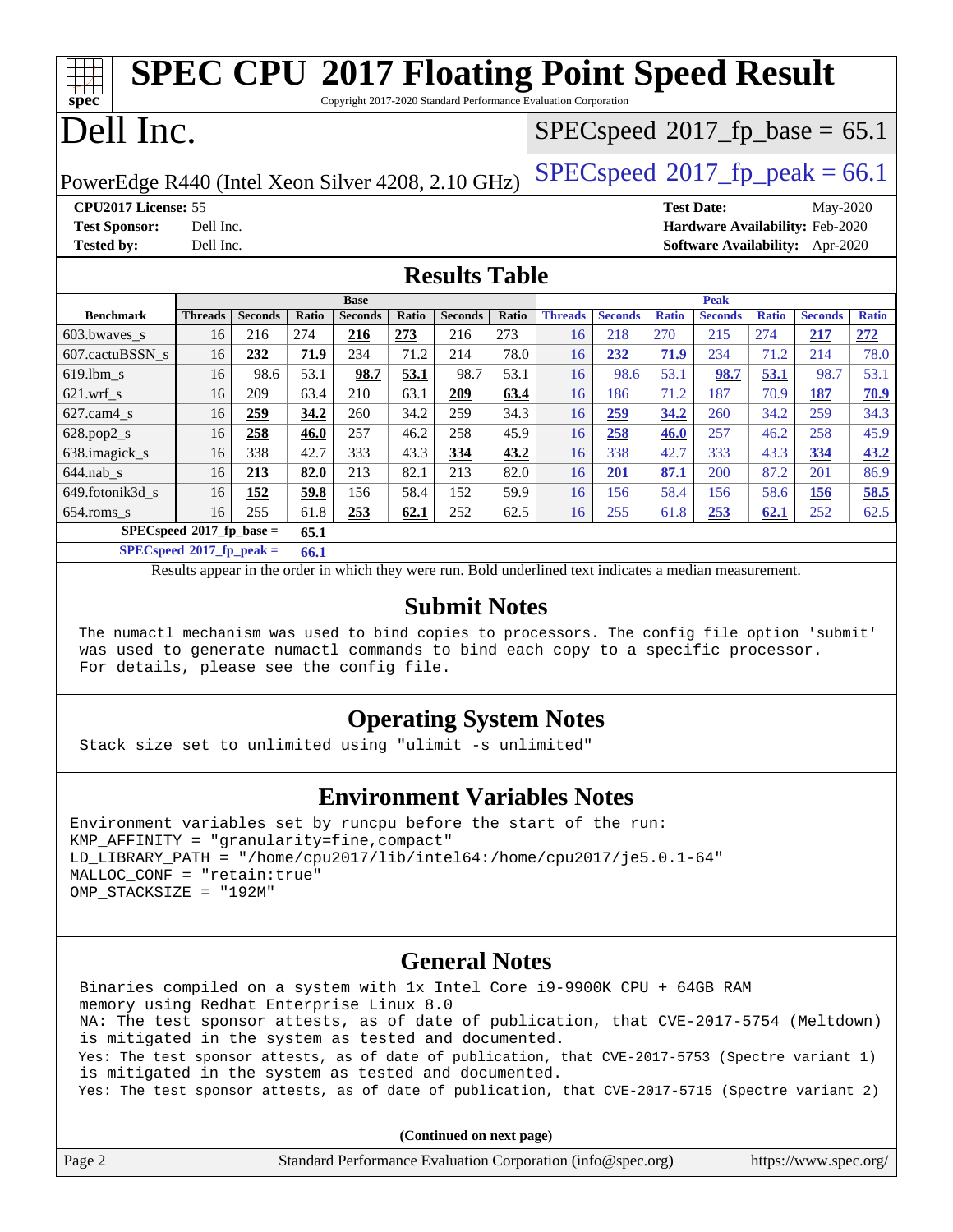### Page 3 Standard Performance Evaluation Corporation [\(info@spec.org\)](mailto:info@spec.org) <https://www.spec.org/> **[spec](http://www.spec.org/) [SPEC CPU](http://www.spec.org/auto/cpu2017/Docs/result-fields.html#SPECCPU2017FloatingPointSpeedResult)[2017 Floating Point Speed Result](http://www.spec.org/auto/cpu2017/Docs/result-fields.html#SPECCPU2017FloatingPointSpeedResult)** Copyright 2017-2020 Standard Performance Evaluation Corporation Dell Inc. PowerEdge R440 (Intel Xeon Silver 4208, 2.10 GHz)  $\left|$  [SPECspeed](http://www.spec.org/auto/cpu2017/Docs/result-fields.html#SPECspeed2017fppeak)<sup>®</sup>[2017\\_fp\\_peak = 6](http://www.spec.org/auto/cpu2017/Docs/result-fields.html#SPECspeed2017fppeak)6.1  $SPECspeed^{\circledcirc}2017$  $SPECspeed^{\circledcirc}2017$  fp base = 65.1 **[CPU2017 License:](http://www.spec.org/auto/cpu2017/Docs/result-fields.html#CPU2017License)** 55 **[Test Date:](http://www.spec.org/auto/cpu2017/Docs/result-fields.html#TestDate)** May-2020 **[Test Sponsor:](http://www.spec.org/auto/cpu2017/Docs/result-fields.html#TestSponsor)** Dell Inc. **[Hardware Availability:](http://www.spec.org/auto/cpu2017/Docs/result-fields.html#HardwareAvailability)** Feb-2020 **[Tested by:](http://www.spec.org/auto/cpu2017/Docs/result-fields.html#Testedby)** Dell Inc. **[Software Availability:](http://www.spec.org/auto/cpu2017/Docs/result-fields.html#SoftwareAvailability)** Apr-2020 **[General Notes \(Continued\)](http://www.spec.org/auto/cpu2017/Docs/result-fields.html#GeneralNotes)** is mitigated in the system as tested and documented. Transparent Huge Pages enabled by default Prior to runcpu invocation Filesystem page cache synced and cleared with: sync; echo 3> /proc/sys/vm/drop\_caches runcpu command invoked through numactl i.e.: numactl --interleave=all runcpu <etc> jemalloc, a general purpose malloc implementation built with the RedHat Enterprise 7.5, and the system compiler gcc 4.8.5 sources available from jemalloc.net or <https://github.com/jemalloc/jemalloc/releases> **[Platform Notes](http://www.spec.org/auto/cpu2017/Docs/result-fields.html#PlatformNotes)** BIOS settings: Sub NUMA Cluster enabled Virtualization Technology disabled System Profile set to Custom CPU Performance set to Maximum Performance C States set to Autonomous C1E disabled Uncore Frequency set to Dynamic Energy Efficiency Policy set to Performance Memory Patrol Scrub disabled Logical Processor disabled CPU Interconnect Bus Link Power Management disabled PCI ASPM L1 Link Power Management disabled UPI Prefetch enabled LLC Prefetch disabled Dead Line LLC Alloc enabled Directory AtoS disabled Sysinfo program /home/cpu2017/bin/sysinfo Rev: r6365 of 2019-08-21 295195f888a3d7edb1e6e46a485a0011 running on localhost.localdomain Mon Jun 29 13:45:47 2020 SUT (System Under Test) info as seen by some common utilities. For more information on this section, see <https://www.spec.org/cpu2017/Docs/config.html#sysinfo> From /proc/cpuinfo model name : Intel(R) Xeon(R) Silver 4208 CPU @ 2.10GHz 2 "physical id"s (chips) 16 "processors" cores, siblings (Caution: counting these is hw and system dependent. The following excerpts from /proc/cpuinfo might not be reliable. Use with caution.) cpu cores : 8 **(Continued on next page)**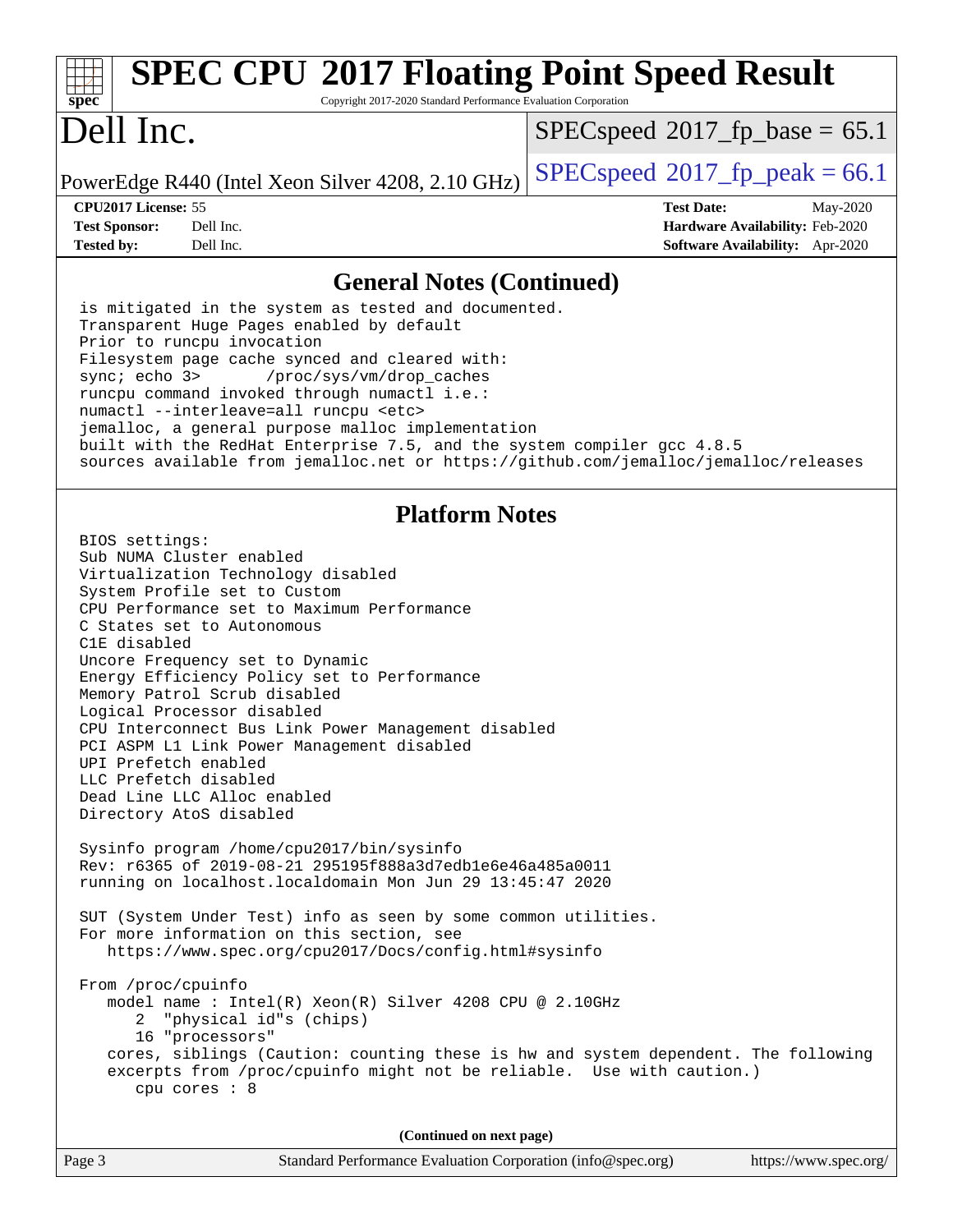| Dell Inc.<br>$SPEC speed^{\circ}2017\_fp\_base = 65.1$                                                                                                                                                                                                                                                                                                                                                                                                                                                                                                                                                                                                                                                                                                                                                                                                                                                                                                                                                                                                                                                                                                                                                                                                                                                                                                                                                                                                                                                                                                                                                                                                                                                                                                                                                                                                                                                               |  |  |  |
|----------------------------------------------------------------------------------------------------------------------------------------------------------------------------------------------------------------------------------------------------------------------------------------------------------------------------------------------------------------------------------------------------------------------------------------------------------------------------------------------------------------------------------------------------------------------------------------------------------------------------------------------------------------------------------------------------------------------------------------------------------------------------------------------------------------------------------------------------------------------------------------------------------------------------------------------------------------------------------------------------------------------------------------------------------------------------------------------------------------------------------------------------------------------------------------------------------------------------------------------------------------------------------------------------------------------------------------------------------------------------------------------------------------------------------------------------------------------------------------------------------------------------------------------------------------------------------------------------------------------------------------------------------------------------------------------------------------------------------------------------------------------------------------------------------------------------------------------------------------------------------------------------------------------|--|--|--|
|                                                                                                                                                                                                                                                                                                                                                                                                                                                                                                                                                                                                                                                                                                                                                                                                                                                                                                                                                                                                                                                                                                                                                                                                                                                                                                                                                                                                                                                                                                                                                                                                                                                                                                                                                                                                                                                                                                                      |  |  |  |
| $SPEC speed^{\circ}2017$ [p_peak = 66.1]<br>PowerEdge R440 (Intel Xeon Silver 4208, 2.10 GHz)                                                                                                                                                                                                                                                                                                                                                                                                                                                                                                                                                                                                                                                                                                                                                                                                                                                                                                                                                                                                                                                                                                                                                                                                                                                                                                                                                                                                                                                                                                                                                                                                                                                                                                                                                                                                                        |  |  |  |
| CPU2017 License: 55<br><b>Test Date:</b><br>May-2020<br><b>Test Sponsor:</b><br>Dell Inc.<br>Hardware Availability: Feb-2020<br><b>Tested by:</b><br>Dell Inc.<br>Software Availability: Apr-2020                                                                                                                                                                                                                                                                                                                                                                                                                                                                                                                                                                                                                                                                                                                                                                                                                                                                                                                                                                                                                                                                                                                                                                                                                                                                                                                                                                                                                                                                                                                                                                                                                                                                                                                    |  |  |  |
| <b>Platform Notes (Continued)</b>                                                                                                                                                                                                                                                                                                                                                                                                                                                                                                                                                                                                                                                                                                                                                                                                                                                                                                                                                                                                                                                                                                                                                                                                                                                                                                                                                                                                                                                                                                                                                                                                                                                                                                                                                                                                                                                                                    |  |  |  |
| siblings : 8<br>physical 0: cores 0 1 2 3 4 5 6 7<br>physical 1: cores 0 1 2 3 4 5 6 7                                                                                                                                                                                                                                                                                                                                                                                                                                                                                                                                                                                                                                                                                                                                                                                                                                                                                                                                                                                                                                                                                                                                                                                                                                                                                                                                                                                                                                                                                                                                                                                                                                                                                                                                                                                                                               |  |  |  |
| From 1scpu:<br>Architecture:<br>x86_64<br>$CPU$ op-mode( $s$ ):<br>$32$ -bit, $64$ -bit<br>Little Endian<br>Byte Order:<br>CPU(s):<br>16<br>On-line CPU(s) list: $0-15$<br>Thread( $s$ ) per core:<br>1<br>8<br>$Core(s)$ per socket:<br>2<br>Socket(s):<br>$\overline{2}$<br>NUMA $node(s):$<br>Vendor ID:<br>GenuineIntel<br>6<br>CPU family:<br>Model:<br>85<br>Model name:<br>$Intel(R) Xeon(R) Silver 4208 CPU @ 2.10GHz$<br>6<br>Stepping:<br>1358.339<br>CPU MHz:<br>3200.0000<br>CPU max MHz:<br>CPU min MHz:<br>800.0000<br>BogoMIPS:<br>4200.00<br>Virtualization:<br>$VT - x$<br>L1d cache:<br>32K<br>Lli cache:<br>32K<br>1024K<br>$L2$ cache:<br>L3 cache:<br>11264K<br>0, 2, 4, 6, 8, 10, 12, 14<br>NUMA node0 CPU(s):<br>NUMA $node1$ $CPU(s):$<br>1, 3, 5, 7, 9, 11, 13, 15<br>Flaqs:<br>fpu vme de pse tsc msr pae mce cx8 apic sep mtrr pge mca cmov<br>pat pse36 clflush dts acpi mmx fxsr sse sse2 ss ht tm pbe syscall nx pdpelgb rdtscp<br>lm constant_tsc art arch_perfmon pebs bts rep_good nopl xtopology nonstop_tsc cpuid<br>aperfmperf pni pclmulqdq dtes64 monitor ds_cpl vmx smx est tm2 ssse3 sdbg fma cx16<br>xtpr pdcm pcid dca sse4_1 sse4_2 x2apic movbe popcnt tsc_deadline_timer aes xsave<br>avx f16c rdrand lahf_lm abm 3dnowprefetch cpuid_fault epb cat_13 cdp_13<br>invpcid_single intel_ppin ssbd mba ibrs ibpb stibp ibrs_enhanced tpr_shadow vnmi<br>flexpriority ept vpid fsgsbase tsc_adjust bmil hle avx2 smep bmi2 erms invpcid rtm<br>cqm mpx rdt_a avx512f avx512dq rdseed adx smap clflushopt clwb intel_pt avx512cd<br>avx512bw avx512vl xsaveopt xsavec xgetbvl xsaves cqm_llc cqm_occup_llc cqm_mbm_total<br>cqm_mbm_local dtherm ida arat pln pts pku ospke avx512_vnni md_clear flush_l1d<br>arch_capabilities<br>/proc/cpuinfo cache data<br>cache size : 11264 KB<br>From numactl --hardware WARNING: a numactl 'node' might or might not correspond to a |  |  |  |
| (Continued on next page)<br>Page 4<br>Standard Performance Evaluation Corporation (info@spec.org)<br>https://www.spec.org/                                                                                                                                                                                                                                                                                                                                                                                                                                                                                                                                                                                                                                                                                                                                                                                                                                                                                                                                                                                                                                                                                                                                                                                                                                                                                                                                                                                                                                                                                                                                                                                                                                                                                                                                                                                           |  |  |  |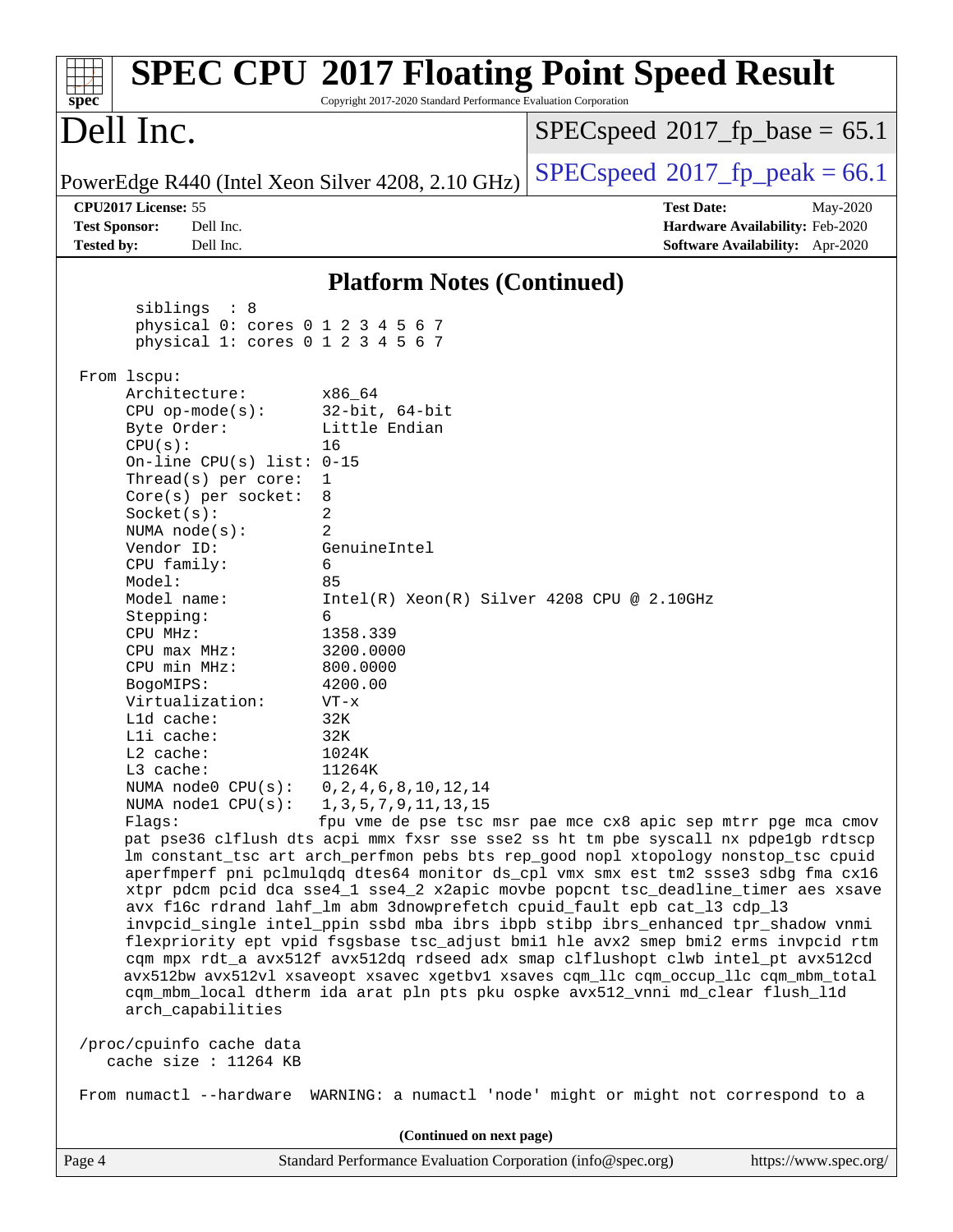| <b>SPEC CPU®2017 Floating Point Speed Result</b><br>Copyright 2017-2020 Standard Performance Evaluation Corporation<br>$spec^*$                                                                                                                                                                                                                                                                                                                                                                                                                                                                                                                                                                                                                                                                                                                                                                                                                                                                                                                                                                                                                                                                                                                                                                                                                                                                        |                                                                                                                                                                                                   |  |  |  |
|--------------------------------------------------------------------------------------------------------------------------------------------------------------------------------------------------------------------------------------------------------------------------------------------------------------------------------------------------------------------------------------------------------------------------------------------------------------------------------------------------------------------------------------------------------------------------------------------------------------------------------------------------------------------------------------------------------------------------------------------------------------------------------------------------------------------------------------------------------------------------------------------------------------------------------------------------------------------------------------------------------------------------------------------------------------------------------------------------------------------------------------------------------------------------------------------------------------------------------------------------------------------------------------------------------------------------------------------------------------------------------------------------------|---------------------------------------------------------------------------------------------------------------------------------------------------------------------------------------------------|--|--|--|
| Dell Inc.                                                                                                                                                                                                                                                                                                                                                                                                                                                                                                                                                                                                                                                                                                                                                                                                                                                                                                                                                                                                                                                                                                                                                                                                                                                                                                                                                                                              | $SPEC speed^{\circ}2017\_fp\_base = 65.1$                                                                                                                                                         |  |  |  |
| PowerEdge R440 (Intel Xeon Silver 4208, 2.10 GHz)                                                                                                                                                                                                                                                                                                                                                                                                                                                                                                                                                                                                                                                                                                                                                                                                                                                                                                                                                                                                                                                                                                                                                                                                                                                                                                                                                      | $SPEC speed^{\circ}2017$ [p_peak = 66.1                                                                                                                                                           |  |  |  |
| CPU2017 License: 55<br><b>Test Sponsor:</b><br>Dell Inc.<br><b>Tested by:</b><br>Dell Inc.                                                                                                                                                                                                                                                                                                                                                                                                                                                                                                                                                                                                                                                                                                                                                                                                                                                                                                                                                                                                                                                                                                                                                                                                                                                                                                             | <b>Test Date:</b><br>May-2020<br>Hardware Availability: Feb-2020<br><b>Software Availability:</b> Apr-2020                                                                                        |  |  |  |
| <b>Platform Notes (Continued)</b>                                                                                                                                                                                                                                                                                                                                                                                                                                                                                                                                                                                                                                                                                                                                                                                                                                                                                                                                                                                                                                                                                                                                                                                                                                                                                                                                                                      |                                                                                                                                                                                                   |  |  |  |
| physical chip.<br>available: 2 nodes (0-1)<br>node 0 cpus: 0 2 4 6 8 10 12 14<br>node 0 size: 192076 MB<br>node 0 free: 188499 MB<br>node 1 cpus: 1 3 5 7 9 11 13 15<br>node 1 size: 193508 MB<br>node 1 free: 188483 MB<br>node distances:<br>node 0<br>$\overline{\phantom{a}}$<br>0:<br>10<br>21<br>1:<br>21<br>10<br>From /proc/meminfo<br>MemTotal:<br>394838340 kB<br>HugePages_Total:<br>0<br>Hugepagesize:<br>2048 kB<br>From /etc/*release* /etc/*version*<br>os-release:<br>NAME="Red Hat Enterprise Linux"<br>VERSION="8.1 (Ootpa)"<br>$ID="rhe1"$<br>ID LIKE="fedora"<br>VERSION_ID="8.1"<br>PLATFORM_ID="platform:el8"<br>PRETTY_NAME="Red Hat Enterprise Linux 8.1 (Ootpa)"<br>ANSI_COLOR="0;31"<br>redhat-release: Red Hat Enterprise Linux release 8.1 (Ootpa)<br>system-release: Red Hat Enterprise Linux release 8.1 (Ootpa)<br>system-release-cpe: cpe:/o:redhat:enterprise_linux:8.1:ga<br>uname $-a$ :<br>Linux localhost.localdomain 4.18.0-147.el8.x86_64 #1 SMP Thu Sep 26 15:52:44 UTC 2019<br>x86_64 x86_64 x86_64 GNU/Linux<br>Kernel self-reported vulnerability status:<br>$CVE-2018-3620$ (L1 Terminal Fault):<br>Microarchitectural Data Sampling:<br>CVE-2017-5754 (Meltdown):<br>CVE-2018-3639 (Speculative Store Bypass): Mitigation: Speculative Store Bypass disabled<br>CVE-2017-5753 (Spectre variant 1):<br>$CVE-2017-5715$ (Spectre variant 2):<br>RSB filling | Not affected<br>Not affected<br>Not affected<br>via prctl and seccomp<br>Mitigation: usercopy/swapgs barriers and __user<br>pointer sanitization<br>Mitigation: Enhanced IBRS, IBPB: conditional, |  |  |  |
| (Continued on next page)                                                                                                                                                                                                                                                                                                                                                                                                                                                                                                                                                                                                                                                                                                                                                                                                                                                                                                                                                                                                                                                                                                                                                                                                                                                                                                                                                                               |                                                                                                                                                                                                   |  |  |  |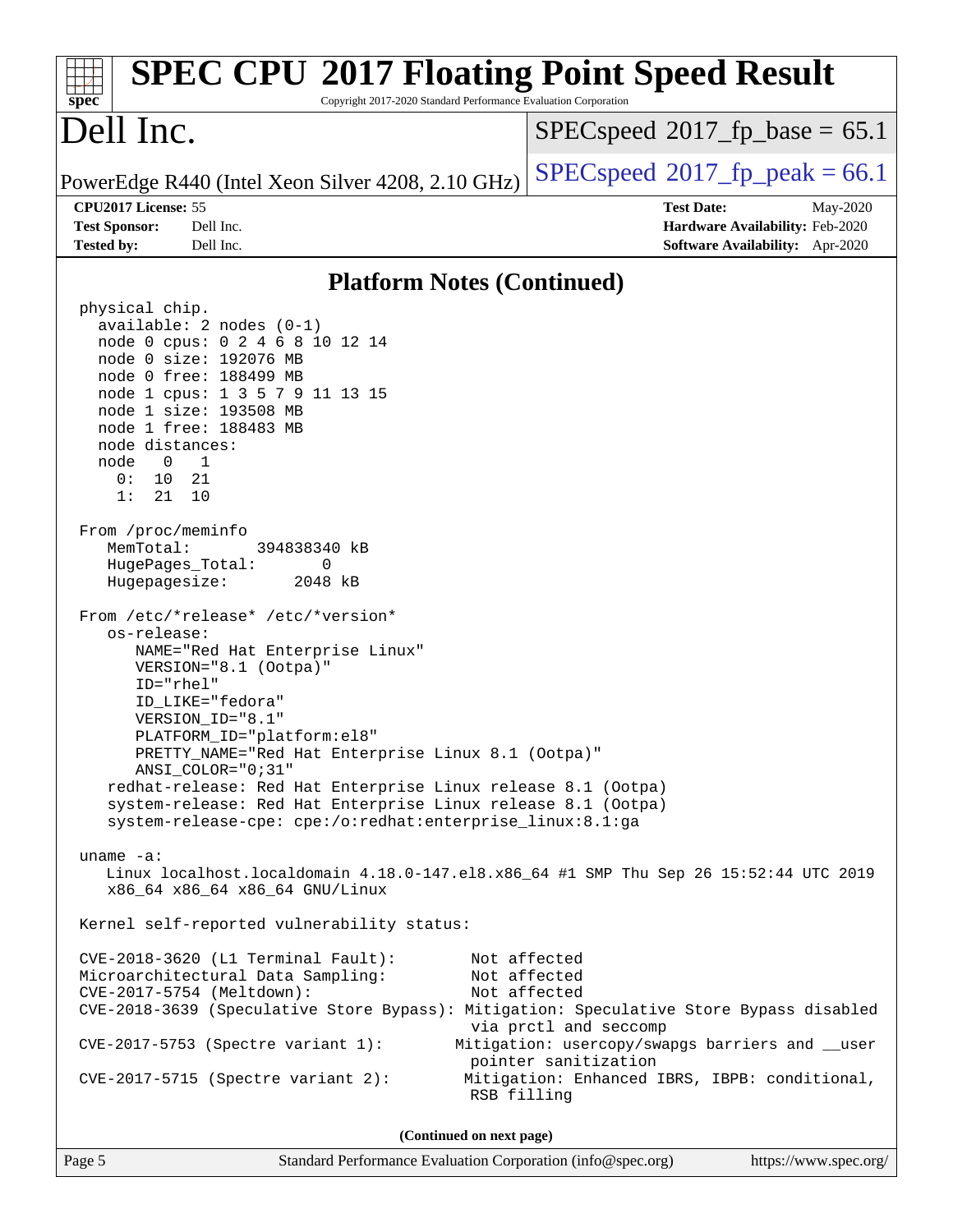| <b>SPEC CPU®2017 Floating Point Speed Result</b><br>Spec<br>Copyright 2017-2020 Standard Performance Evaluation Corporation                                                                                                                                                                                                                                                                                                                                                                       |                                                                                                     |  |  |  |
|---------------------------------------------------------------------------------------------------------------------------------------------------------------------------------------------------------------------------------------------------------------------------------------------------------------------------------------------------------------------------------------------------------------------------------------------------------------------------------------------------|-----------------------------------------------------------------------------------------------------|--|--|--|
| Dell Inc.                                                                                                                                                                                                                                                                                                                                                                                                                                                                                         | $SPEC speed^{\circ}2017\_fp\_base = 65.1$                                                           |  |  |  |
| PowerEdge R440 (Intel Xeon Silver 4208, 2.10 GHz)                                                                                                                                                                                                                                                                                                                                                                                                                                                 | $SPEC speed^{\circ}2017$ [p_peak = 66.1                                                             |  |  |  |
| CPU2017 License: 55<br><b>Test Sponsor:</b><br>Dell Inc.<br>Dell Inc.<br><b>Tested by:</b>                                                                                                                                                                                                                                                                                                                                                                                                        | <b>Test Date:</b><br>May-2020<br>Hardware Availability: Feb-2020<br>Software Availability: Apr-2020 |  |  |  |
| <b>Platform Notes (Continued)</b>                                                                                                                                                                                                                                                                                                                                                                                                                                                                 |                                                                                                     |  |  |  |
| run-level 3 Jun 29 08:22 last=5                                                                                                                                                                                                                                                                                                                                                                                                                                                                   |                                                                                                     |  |  |  |
| SPEC is set to: /home/cpu2017<br>Size Used Avail Use% Mounted on<br>Filesystem<br>Type<br>/dev/mapper/rhel-home xfs<br>1.7T<br>29G 1.7T<br>2% /home<br>From /sys/devices/virtual/dmi/id<br>Dell Inc. 2.7.7 05/06/2020<br>BIOS:<br>Vendor: Dell Inc.<br>Product: PowerEdge R440<br>Product Family: PowerEdge<br>Serial: F9TD613<br>Additional information from dmidecode follows. WARNING: Use caution when you interpret                                                                          |                                                                                                     |  |  |  |
| this section. The 'dmidecode' program reads system data which is "intended to allow<br>hardware to be accurately determined", but the intent may not be met, as there are<br>frequent changes to hardware, firmware, and the "DMTF SMBIOS" standard.<br>Memory:<br>12x 002C069D002C 36ASF4G72PZ-3G2E2 32 GB 2 rank 3200<br>4x Not Specified Not Specified<br>(End of data from sysinfo program)                                                                                                   |                                                                                                     |  |  |  |
| <b>Compiler Version Notes</b>                                                                                                                                                                                                                                                                                                                                                                                                                                                                     |                                                                                                     |  |  |  |
| 619.1bm_s(base, peak) 638.imagick_s(base, peak)<br>C<br>644.nab_s(base, peak)                                                                                                                                                                                                                                                                                                                                                                                                                     |                                                                                                     |  |  |  |
| Intel(R) C Intel(R) 64 Compiler for applications running on Intel(R) 64,<br>Version 19.1.1.217 Build 20200306<br>Copyright (C) 1985-2020 Intel Corporation. All rights reserved.<br>-----------------------------                                                                                                                                                                                                                                                                                 |                                                                                                     |  |  |  |
| $C++$ , C, Fortran   607.cactuBSSN_s(base, peak)<br>____________________________________                                                                                                                                                                                                                                                                                                                                                                                                          |                                                                                                     |  |  |  |
| Intel(R) $C++$ Intel(R) 64 Compiler for applications running on Intel(R) 64,<br>Version 19.1.1.217 Build 20200306<br>Copyright (C) 1985-2020 Intel Corporation. All rights reserved.<br>Intel(R) C Intel(R) 64 Compiler for applications running on Intel(R) 64,<br>Version 19.1.1.217 Build 20200306<br>Copyright (C) 1985-2020 Intel Corporation. All rights reserved.<br>$Intel(R)$ Fortran Intel(R) 64 Compiler for applications running on Intel(R)<br>64, Version 19.1.1.217 Build 20200306 |                                                                                                     |  |  |  |
| (Continued on next page)                                                                                                                                                                                                                                                                                                                                                                                                                                                                          |                                                                                                     |  |  |  |
| Page 6<br>Standard Performance Evaluation Corporation (info@spec.org)                                                                                                                                                                                                                                                                                                                                                                                                                             | https://www.spec.org/                                                                               |  |  |  |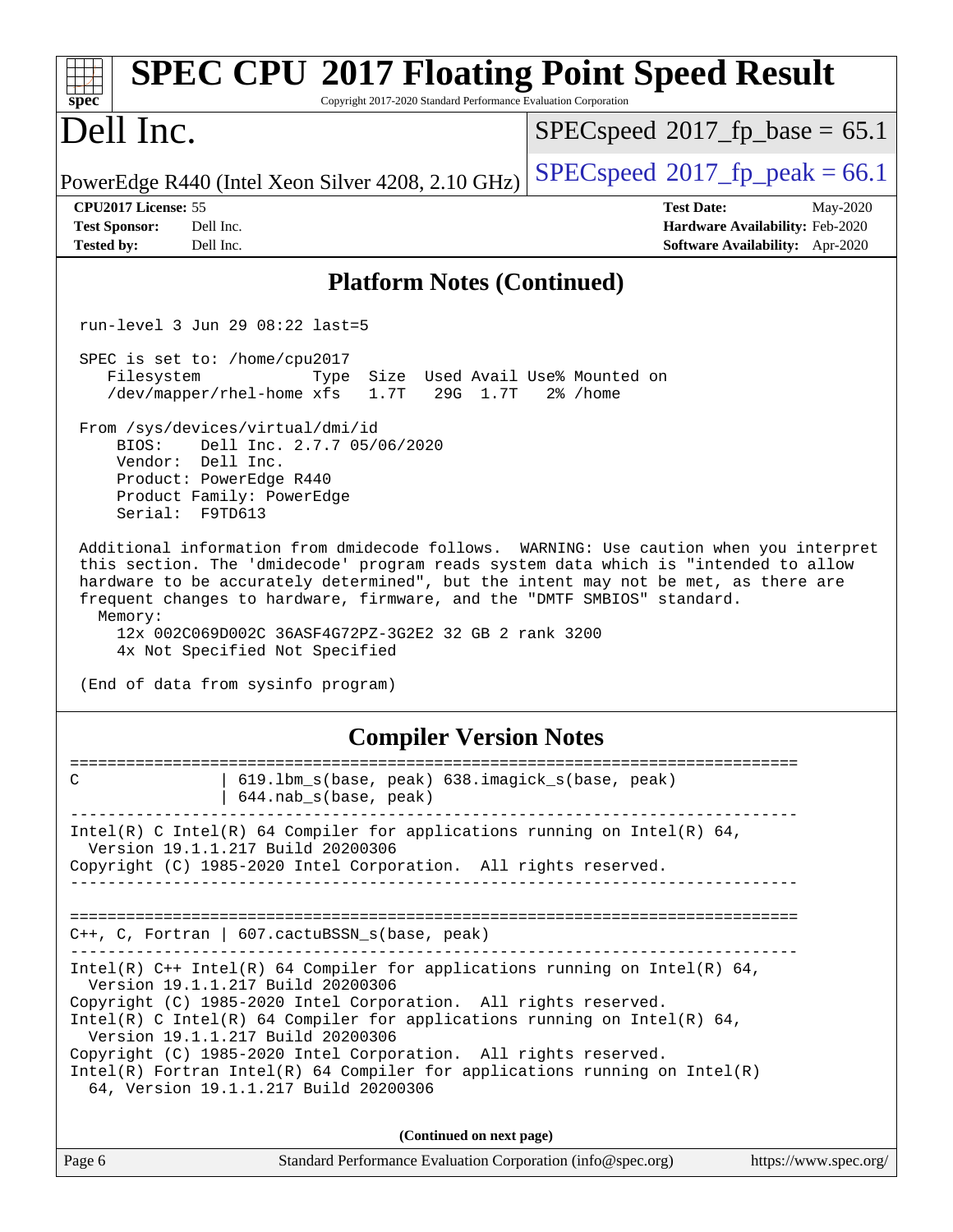| <b>SPEC CPU®2017 Floating Point Speed Result</b><br>Copyright 2017-2020 Standard Performance Evaluation Corporation<br>$spec^*$                                                                                                                                                                                                                                              |                                                                                                     |  |  |  |
|------------------------------------------------------------------------------------------------------------------------------------------------------------------------------------------------------------------------------------------------------------------------------------------------------------------------------------------------------------------------------|-----------------------------------------------------------------------------------------------------|--|--|--|
| Dell Inc.                                                                                                                                                                                                                                                                                                                                                                    | $SPEC speed^{\circ}2017$ fp base = 65.1                                                             |  |  |  |
| $SPEC speed^{\circ}2017$ fp peak = 66.1<br>PowerEdge R440 (Intel Xeon Silver 4208, 2.10 GHz)                                                                                                                                                                                                                                                                                 |                                                                                                     |  |  |  |
| CPU <sub>2017</sub> License: 55<br><b>Test Sponsor:</b><br>Dell Inc.<br><b>Tested by:</b><br>Dell Inc.                                                                                                                                                                                                                                                                       | <b>Test Date:</b><br>May-2020<br>Hardware Availability: Feb-2020<br>Software Availability: Apr-2020 |  |  |  |
| <b>Compiler Version Notes (Continued)</b>                                                                                                                                                                                                                                                                                                                                    |                                                                                                     |  |  |  |
| Copyright (C) 1985-2020 Intel Corporation. All rights reserved.                                                                                                                                                                                                                                                                                                              |                                                                                                     |  |  |  |
| 603.bwaves_s(base, peak) 649.fotonik3d_s(base, peak)<br>Fortran<br>654.roms_s(base, peak)                                                                                                                                                                                                                                                                                    |                                                                                                     |  |  |  |
| $Intel(R)$ Fortran Intel(R) 64 Compiler for applications running on Intel(R)<br>64, Version 19.1.1.217 Build 20200306<br>Copyright (C) 1985-2020 Intel Corporation. All rights reserved.                                                                                                                                                                                     |                                                                                                     |  |  |  |
| ----------------------------------<br>621.wrf_s(base, peak) 627.cam4_s(base, peak)<br>Fortran, C<br>628.pop2_s(base, peak)                                                                                                                                                                                                                                                   |                                                                                                     |  |  |  |
| $Intel(R)$ Fortran Intel(R) 64 Compiler for applications running on Intel(R)<br>64, Version 19.1.1.217 Build 20200306<br>Copyright (C) 1985-2020 Intel Corporation. All rights reserved.<br>Intel(R) C Intel(R) 64 Compiler for applications running on Intel(R) 64,<br>Version 19.1.1.217 Build 20200306<br>Copyright (C) 1985-2020 Intel Corporation. All rights reserved. |                                                                                                     |  |  |  |
| <b>Base Compiler Invocation</b><br>C benchmarks:<br>icc                                                                                                                                                                                                                                                                                                                      |                                                                                                     |  |  |  |

[Fortran benchmarks](http://www.spec.org/auto/cpu2017/Docs/result-fields.html#Fortranbenchmarks): [ifort](http://www.spec.org/cpu2017/results/res2020q3/cpu2017-20200803-23635.flags.html#user_FCbase_intel_ifort_8111460550e3ca792625aed983ce982f94888b8b503583aa7ba2b8303487b4d8a21a13e7191a45c5fd58ff318f48f9492884d4413fa793fd88dd292cad7027ca)

[Benchmarks using both Fortran and C](http://www.spec.org/auto/cpu2017/Docs/result-fields.html#BenchmarksusingbothFortranandC): [ifort](http://www.spec.org/cpu2017/results/res2020q3/cpu2017-20200803-23635.flags.html#user_CC_FCbase_intel_ifort_8111460550e3ca792625aed983ce982f94888b8b503583aa7ba2b8303487b4d8a21a13e7191a45c5fd58ff318f48f9492884d4413fa793fd88dd292cad7027ca) [icc](http://www.spec.org/cpu2017/results/res2020q3/cpu2017-20200803-23635.flags.html#user_CC_FCbase_intel_icc_66fc1ee009f7361af1fbd72ca7dcefbb700085f36577c54f309893dd4ec40d12360134090235512931783d35fd58c0460139e722d5067c5574d8eaf2b3e37e92)

[Benchmarks using Fortran, C, and C++:](http://www.spec.org/auto/cpu2017/Docs/result-fields.html#BenchmarksusingFortranCandCXX) [icpc](http://www.spec.org/cpu2017/results/res2020q3/cpu2017-20200803-23635.flags.html#user_CC_CXX_FCbase_intel_icpc_c510b6838c7f56d33e37e94d029a35b4a7bccf4766a728ee175e80a419847e808290a9b78be685c44ab727ea267ec2f070ec5dc83b407c0218cded6866a35d07) [icc](http://www.spec.org/cpu2017/results/res2020q3/cpu2017-20200803-23635.flags.html#user_CC_CXX_FCbase_intel_icc_66fc1ee009f7361af1fbd72ca7dcefbb700085f36577c54f309893dd4ec40d12360134090235512931783d35fd58c0460139e722d5067c5574d8eaf2b3e37e92) [ifort](http://www.spec.org/cpu2017/results/res2020q3/cpu2017-20200803-23635.flags.html#user_CC_CXX_FCbase_intel_ifort_8111460550e3ca792625aed983ce982f94888b8b503583aa7ba2b8303487b4d8a21a13e7191a45c5fd58ff318f48f9492884d4413fa793fd88dd292cad7027ca)

## **[Base Portability Flags](http://www.spec.org/auto/cpu2017/Docs/result-fields.html#BasePortabilityFlags)**

 603.bwaves\_s: [-DSPEC\\_LP64](http://www.spec.org/cpu2017/results/res2020q3/cpu2017-20200803-23635.flags.html#suite_basePORTABILITY603_bwaves_s_DSPEC_LP64) 607.cactuBSSN\_s: [-DSPEC\\_LP64](http://www.spec.org/cpu2017/results/res2020q3/cpu2017-20200803-23635.flags.html#suite_basePORTABILITY607_cactuBSSN_s_DSPEC_LP64) 619.lbm\_s: [-DSPEC\\_LP64](http://www.spec.org/cpu2017/results/res2020q3/cpu2017-20200803-23635.flags.html#suite_basePORTABILITY619_lbm_s_DSPEC_LP64)

**(Continued on next page)**

Page 7 Standard Performance Evaluation Corporation [\(info@spec.org\)](mailto:info@spec.org) <https://www.spec.org/>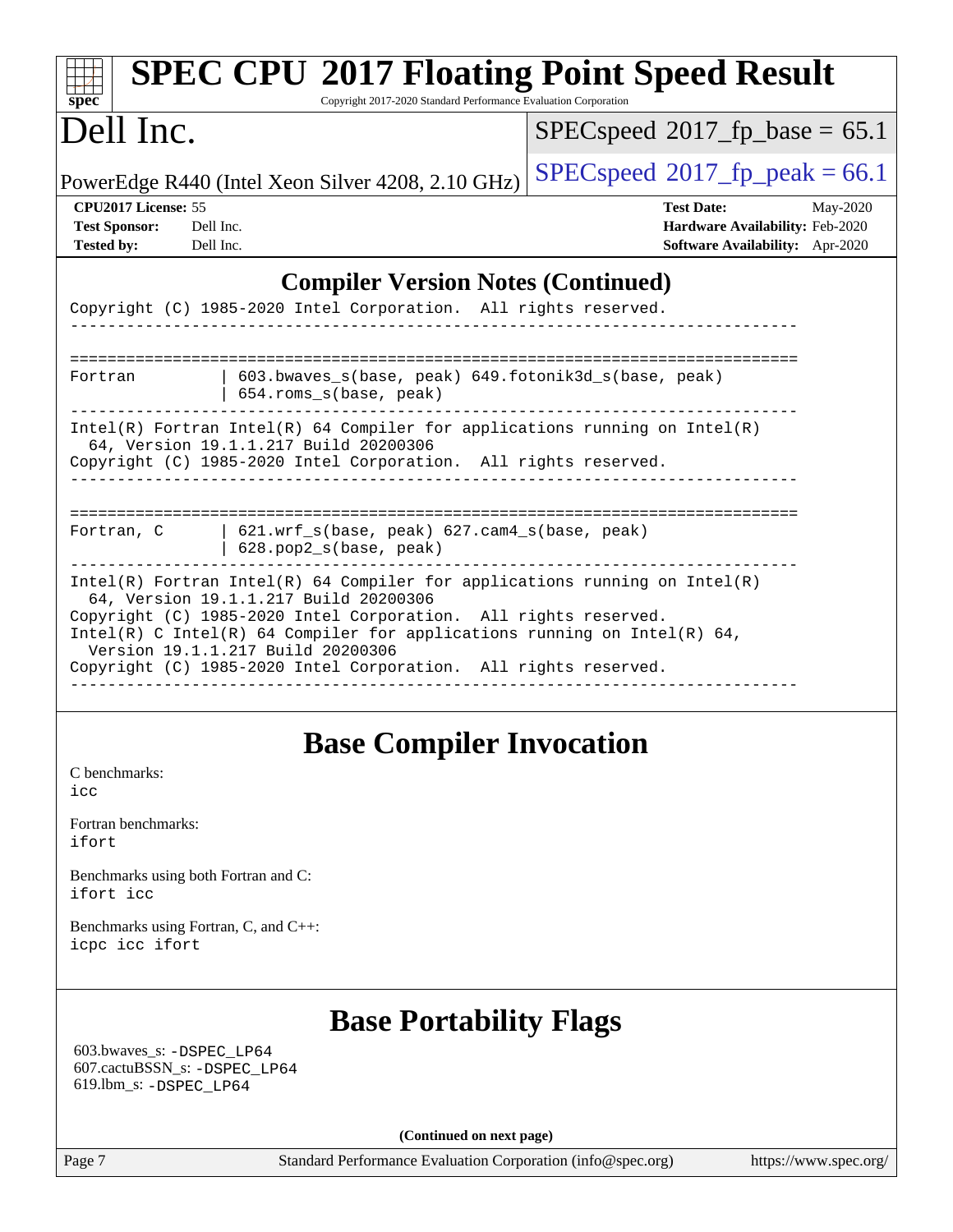# **[spec](http://www.spec.org/)**

# **[SPEC CPU](http://www.spec.org/auto/cpu2017/Docs/result-fields.html#SPECCPU2017FloatingPointSpeedResult)[2017 Floating Point Speed Result](http://www.spec.org/auto/cpu2017/Docs/result-fields.html#SPECCPU2017FloatingPointSpeedResult)**

Copyright 2017-2020 Standard Performance Evaluation Corporation

## Dell Inc.

 $SPECspeed^{\circledcirc}2017$  $SPECspeed^{\circledcirc}2017$  fp base = 65.1

PowerEdge R440 (Intel Xeon Silver 4208, 2.10 GHz)  $\left|$  [SPECspeed](http://www.spec.org/auto/cpu2017/Docs/result-fields.html#SPECspeed2017fppeak)<sup>®</sup>[2017\\_fp\\_peak = 6](http://www.spec.org/auto/cpu2017/Docs/result-fields.html#SPECspeed2017fppeak)6.1

**[CPU2017 License:](http://www.spec.org/auto/cpu2017/Docs/result-fields.html#CPU2017License)** 55 **[Test Date:](http://www.spec.org/auto/cpu2017/Docs/result-fields.html#TestDate)** May-2020 **[Test Sponsor:](http://www.spec.org/auto/cpu2017/Docs/result-fields.html#TestSponsor)** Dell Inc. **[Hardware Availability:](http://www.spec.org/auto/cpu2017/Docs/result-fields.html#HardwareAvailability)** Feb-2020 **[Tested by:](http://www.spec.org/auto/cpu2017/Docs/result-fields.html#Testedby)** Dell Inc. **[Software Availability:](http://www.spec.org/auto/cpu2017/Docs/result-fields.html#SoftwareAvailability)** Apr-2020

## **[Base Portability Flags \(Continued\)](http://www.spec.org/auto/cpu2017/Docs/result-fields.html#BasePortabilityFlags)**

 621.wrf\_s: [-DSPEC\\_LP64](http://www.spec.org/cpu2017/results/res2020q3/cpu2017-20200803-23635.flags.html#suite_basePORTABILITY621_wrf_s_DSPEC_LP64) [-DSPEC\\_CASE\\_FLAG](http://www.spec.org/cpu2017/results/res2020q3/cpu2017-20200803-23635.flags.html#b621.wrf_s_baseCPORTABILITY_DSPEC_CASE_FLAG) [-convert big\\_endian](http://www.spec.org/cpu2017/results/res2020q3/cpu2017-20200803-23635.flags.html#user_baseFPORTABILITY621_wrf_s_convert_big_endian_c3194028bc08c63ac5d04de18c48ce6d347e4e562e8892b8bdbdc0214820426deb8554edfa529a3fb25a586e65a3d812c835984020483e7e73212c4d31a38223) 627.cam4\_s: [-DSPEC\\_LP64](http://www.spec.org/cpu2017/results/res2020q3/cpu2017-20200803-23635.flags.html#suite_basePORTABILITY627_cam4_s_DSPEC_LP64) [-DSPEC\\_CASE\\_FLAG](http://www.spec.org/cpu2017/results/res2020q3/cpu2017-20200803-23635.flags.html#b627.cam4_s_baseCPORTABILITY_DSPEC_CASE_FLAG) 628.pop2\_s: [-DSPEC\\_LP64](http://www.spec.org/cpu2017/results/res2020q3/cpu2017-20200803-23635.flags.html#suite_basePORTABILITY628_pop2_s_DSPEC_LP64) [-DSPEC\\_CASE\\_FLAG](http://www.spec.org/cpu2017/results/res2020q3/cpu2017-20200803-23635.flags.html#b628.pop2_s_baseCPORTABILITY_DSPEC_CASE_FLAG) [-convert big\\_endian](http://www.spec.org/cpu2017/results/res2020q3/cpu2017-20200803-23635.flags.html#user_baseFPORTABILITY628_pop2_s_convert_big_endian_c3194028bc08c63ac5d04de18c48ce6d347e4e562e8892b8bdbdc0214820426deb8554edfa529a3fb25a586e65a3d812c835984020483e7e73212c4d31a38223) [-assume byterecl](http://www.spec.org/cpu2017/results/res2020q3/cpu2017-20200803-23635.flags.html#user_baseFPORTABILITY628_pop2_s_assume_byterecl_7e47d18b9513cf18525430bbf0f2177aa9bf368bc7a059c09b2c06a34b53bd3447c950d3f8d6c70e3faf3a05c8557d66a5798b567902e8849adc142926523472) 638.imagick\_s: [-DSPEC\\_LP64](http://www.spec.org/cpu2017/results/res2020q3/cpu2017-20200803-23635.flags.html#suite_basePORTABILITY638_imagick_s_DSPEC_LP64) 644.nab\_s: [-DSPEC\\_LP64](http://www.spec.org/cpu2017/results/res2020q3/cpu2017-20200803-23635.flags.html#suite_basePORTABILITY644_nab_s_DSPEC_LP64) 649.fotonik3d\_s: [-DSPEC\\_LP64](http://www.spec.org/cpu2017/results/res2020q3/cpu2017-20200803-23635.flags.html#suite_basePORTABILITY649_fotonik3d_s_DSPEC_LP64) 654.roms\_s: [-DSPEC\\_LP64](http://www.spec.org/cpu2017/results/res2020q3/cpu2017-20200803-23635.flags.html#suite_basePORTABILITY654_roms_s_DSPEC_LP64)

**[Base Optimization Flags](http://www.spec.org/auto/cpu2017/Docs/result-fields.html#BaseOptimizationFlags)**

### [C benchmarks](http://www.spec.org/auto/cpu2017/Docs/result-fields.html#Cbenchmarks):

[-m64](http://www.spec.org/cpu2017/results/res2020q3/cpu2017-20200803-23635.flags.html#user_CCbase_m64-icc) [-std=c11](http://www.spec.org/cpu2017/results/res2020q3/cpu2017-20200803-23635.flags.html#user_CCbase_std-icc-std_0e1c27790398a4642dfca32ffe6c27b5796f9c2d2676156f2e42c9c44eaad0c049b1cdb667a270c34d979996257aeb8fc440bfb01818dbc9357bd9d174cb8524) [-xCORE-AVX2](http://www.spec.org/cpu2017/results/res2020q3/cpu2017-20200803-23635.flags.html#user_CCbase_f-xCORE-AVX2) [-ipo](http://www.spec.org/cpu2017/results/res2020q3/cpu2017-20200803-23635.flags.html#user_CCbase_f-ipo) [-O3](http://www.spec.org/cpu2017/results/res2020q3/cpu2017-20200803-23635.flags.html#user_CCbase_f-O3) [-no-prec-div](http://www.spec.org/cpu2017/results/res2020q3/cpu2017-20200803-23635.flags.html#user_CCbase_f-no-prec-div) [-qopt-prefetch](http://www.spec.org/cpu2017/results/res2020q3/cpu2017-20200803-23635.flags.html#user_CCbase_f-qopt-prefetch) [-ffinite-math-only](http://www.spec.org/cpu2017/results/res2020q3/cpu2017-20200803-23635.flags.html#user_CCbase_f_finite_math_only_cb91587bd2077682c4b38af759c288ed7c732db004271a9512da14a4f8007909a5f1427ecbf1a0fb78ff2a814402c6114ac565ca162485bbcae155b5e4258871) [-qopt-mem-layout-trans=4](http://www.spec.org/cpu2017/results/res2020q3/cpu2017-20200803-23635.flags.html#user_CCbase_f-qopt-mem-layout-trans_fa39e755916c150a61361b7846f310bcdf6f04e385ef281cadf3647acec3f0ae266d1a1d22d972a7087a248fd4e6ca390a3634700869573d231a252c784941a8) [-qopenmp](http://www.spec.org/cpu2017/results/res2020q3/cpu2017-20200803-23635.flags.html#user_CCbase_qopenmp_16be0c44f24f464004c6784a7acb94aca937f053568ce72f94b139a11c7c168634a55f6653758ddd83bcf7b8463e8028bb0b48b77bcddc6b78d5d95bb1df2967) [-DSPEC\\_OPENMP](http://www.spec.org/cpu2017/results/res2020q3/cpu2017-20200803-23635.flags.html#suite_CCbase_DSPEC_OPENMP) [-mbranches-within-32B-boundaries](http://www.spec.org/cpu2017/results/res2020q3/cpu2017-20200803-23635.flags.html#user_CCbase_f-mbranches-within-32B-boundaries)

### [Fortran benchmarks](http://www.spec.org/auto/cpu2017/Docs/result-fields.html#Fortranbenchmarks):

[-m64](http://www.spec.org/cpu2017/results/res2020q3/cpu2017-20200803-23635.flags.html#user_FCbase_m64-icc) [-Wl,-z,muldefs](http://www.spec.org/cpu2017/results/res2020q3/cpu2017-20200803-23635.flags.html#user_FCbase_link_force_multiple1_b4cbdb97b34bdee9ceefcfe54f4c8ea74255f0b02a4b23e853cdb0e18eb4525ac79b5a88067c842dd0ee6996c24547a27a4b99331201badda8798ef8a743f577) [-DSPEC\\_OPENMP](http://www.spec.org/cpu2017/results/res2020q3/cpu2017-20200803-23635.flags.html#suite_FCbase_DSPEC_OPENMP) [-xCORE-AVX2](http://www.spec.org/cpu2017/results/res2020q3/cpu2017-20200803-23635.flags.html#user_FCbase_f-xCORE-AVX2) [-ipo](http://www.spec.org/cpu2017/results/res2020q3/cpu2017-20200803-23635.flags.html#user_FCbase_f-ipo) [-O3](http://www.spec.org/cpu2017/results/res2020q3/cpu2017-20200803-23635.flags.html#user_FCbase_f-O3) [-no-prec-div](http://www.spec.org/cpu2017/results/res2020q3/cpu2017-20200803-23635.flags.html#user_FCbase_f-no-prec-div) [-qopt-prefetch](http://www.spec.org/cpu2017/results/res2020q3/cpu2017-20200803-23635.flags.html#user_FCbase_f-qopt-prefetch) [-ffinite-math-only](http://www.spec.org/cpu2017/results/res2020q3/cpu2017-20200803-23635.flags.html#user_FCbase_f_finite_math_only_cb91587bd2077682c4b38af759c288ed7c732db004271a9512da14a4f8007909a5f1427ecbf1a0fb78ff2a814402c6114ac565ca162485bbcae155b5e4258871) [-qopt-mem-layout-trans=4](http://www.spec.org/cpu2017/results/res2020q3/cpu2017-20200803-23635.flags.html#user_FCbase_f-qopt-mem-layout-trans_fa39e755916c150a61361b7846f310bcdf6f04e385ef281cadf3647acec3f0ae266d1a1d22d972a7087a248fd4e6ca390a3634700869573d231a252c784941a8) [-qopenmp](http://www.spec.org/cpu2017/results/res2020q3/cpu2017-20200803-23635.flags.html#user_FCbase_qopenmp_16be0c44f24f464004c6784a7acb94aca937f053568ce72f94b139a11c7c168634a55f6653758ddd83bcf7b8463e8028bb0b48b77bcddc6b78d5d95bb1df2967) [-nostandard-realloc-lhs](http://www.spec.org/cpu2017/results/res2020q3/cpu2017-20200803-23635.flags.html#user_FCbase_f_2003_std_realloc_82b4557e90729c0f113870c07e44d33d6f5a304b4f63d4c15d2d0f1fab99f5daaed73bdb9275d9ae411527f28b936061aa8b9c8f2d63842963b95c9dd6426b8a) [-mbranches-within-32B-boundaries](http://www.spec.org/cpu2017/results/res2020q3/cpu2017-20200803-23635.flags.html#user_FCbase_f-mbranches-within-32B-boundaries) [-L/usr/local/jemalloc64-5.0.1/lib](http://www.spec.org/cpu2017/results/res2020q3/cpu2017-20200803-23635.flags.html#user_FCbase_jemalloc_link_path64_1_cc289568b1a6c0fd3b62c91b824c27fcb5af5e8098e6ad028160d21144ef1b8aef3170d2acf0bee98a8da324cfe4f67d0a3d0c4cc4673d993d694dc2a0df248b) [-ljemalloc](http://www.spec.org/cpu2017/results/res2020q3/cpu2017-20200803-23635.flags.html#user_FCbase_jemalloc_link_lib_d1249b907c500fa1c0672f44f562e3d0f79738ae9e3c4a9c376d49f265a04b9c99b167ecedbf6711b3085be911c67ff61f150a17b3472be731631ba4d0471706)

[Benchmarks using both Fortran and C](http://www.spec.org/auto/cpu2017/Docs/result-fields.html#BenchmarksusingbothFortranandC):

[-m64](http://www.spec.org/cpu2017/results/res2020q3/cpu2017-20200803-23635.flags.html#user_CC_FCbase_m64-icc) [-std=c11](http://www.spec.org/cpu2017/results/res2020q3/cpu2017-20200803-23635.flags.html#user_CC_FCbase_std-icc-std_0e1c27790398a4642dfca32ffe6c27b5796f9c2d2676156f2e42c9c44eaad0c049b1cdb667a270c34d979996257aeb8fc440bfb01818dbc9357bd9d174cb8524) [-Wl,-z,muldefs](http://www.spec.org/cpu2017/results/res2020q3/cpu2017-20200803-23635.flags.html#user_CC_FCbase_link_force_multiple1_b4cbdb97b34bdee9ceefcfe54f4c8ea74255f0b02a4b23e853cdb0e18eb4525ac79b5a88067c842dd0ee6996c24547a27a4b99331201badda8798ef8a743f577) [-xCORE-AVX2](http://www.spec.org/cpu2017/results/res2020q3/cpu2017-20200803-23635.flags.html#user_CC_FCbase_f-xCORE-AVX2) [-ipo](http://www.spec.org/cpu2017/results/res2020q3/cpu2017-20200803-23635.flags.html#user_CC_FCbase_f-ipo) [-O3](http://www.spec.org/cpu2017/results/res2020q3/cpu2017-20200803-23635.flags.html#user_CC_FCbase_f-O3) [-no-prec-div](http://www.spec.org/cpu2017/results/res2020q3/cpu2017-20200803-23635.flags.html#user_CC_FCbase_f-no-prec-div) [-qopt-prefetch](http://www.spec.org/cpu2017/results/res2020q3/cpu2017-20200803-23635.flags.html#user_CC_FCbase_f-qopt-prefetch) [-ffinite-math-only](http://www.spec.org/cpu2017/results/res2020q3/cpu2017-20200803-23635.flags.html#user_CC_FCbase_f_finite_math_only_cb91587bd2077682c4b38af759c288ed7c732db004271a9512da14a4f8007909a5f1427ecbf1a0fb78ff2a814402c6114ac565ca162485bbcae155b5e4258871) [-qopt-mem-layout-trans=4](http://www.spec.org/cpu2017/results/res2020q3/cpu2017-20200803-23635.flags.html#user_CC_FCbase_f-qopt-mem-layout-trans_fa39e755916c150a61361b7846f310bcdf6f04e385ef281cadf3647acec3f0ae266d1a1d22d972a7087a248fd4e6ca390a3634700869573d231a252c784941a8) [-qopenmp](http://www.spec.org/cpu2017/results/res2020q3/cpu2017-20200803-23635.flags.html#user_CC_FCbase_qopenmp_16be0c44f24f464004c6784a7acb94aca937f053568ce72f94b139a11c7c168634a55f6653758ddd83bcf7b8463e8028bb0b48b77bcddc6b78d5d95bb1df2967) [-DSPEC\\_OPENMP](http://www.spec.org/cpu2017/results/res2020q3/cpu2017-20200803-23635.flags.html#suite_CC_FCbase_DSPEC_OPENMP) [-mbranches-within-32B-boundaries](http://www.spec.org/cpu2017/results/res2020q3/cpu2017-20200803-23635.flags.html#user_CC_FCbase_f-mbranches-within-32B-boundaries) [-nostandard-realloc-lhs](http://www.spec.org/cpu2017/results/res2020q3/cpu2017-20200803-23635.flags.html#user_CC_FCbase_f_2003_std_realloc_82b4557e90729c0f113870c07e44d33d6f5a304b4f63d4c15d2d0f1fab99f5daaed73bdb9275d9ae411527f28b936061aa8b9c8f2d63842963b95c9dd6426b8a) [-L/usr/local/jemalloc64-5.0.1/lib](http://www.spec.org/cpu2017/results/res2020q3/cpu2017-20200803-23635.flags.html#user_CC_FCbase_jemalloc_link_path64_1_cc289568b1a6c0fd3b62c91b824c27fcb5af5e8098e6ad028160d21144ef1b8aef3170d2acf0bee98a8da324cfe4f67d0a3d0c4cc4673d993d694dc2a0df248b) [-ljemalloc](http://www.spec.org/cpu2017/results/res2020q3/cpu2017-20200803-23635.flags.html#user_CC_FCbase_jemalloc_link_lib_d1249b907c500fa1c0672f44f562e3d0f79738ae9e3c4a9c376d49f265a04b9c99b167ecedbf6711b3085be911c67ff61f150a17b3472be731631ba4d0471706)

[Benchmarks using Fortran, C, and C++:](http://www.spec.org/auto/cpu2017/Docs/result-fields.html#BenchmarksusingFortranCandCXX)

[-m64](http://www.spec.org/cpu2017/results/res2020q3/cpu2017-20200803-23635.flags.html#user_CC_CXX_FCbase_m64-icc) [-std=c11](http://www.spec.org/cpu2017/results/res2020q3/cpu2017-20200803-23635.flags.html#user_CC_CXX_FCbase_std-icc-std_0e1c27790398a4642dfca32ffe6c27b5796f9c2d2676156f2e42c9c44eaad0c049b1cdb667a270c34d979996257aeb8fc440bfb01818dbc9357bd9d174cb8524) [-Wl,-z,muldefs](http://www.spec.org/cpu2017/results/res2020q3/cpu2017-20200803-23635.flags.html#user_CC_CXX_FCbase_link_force_multiple1_b4cbdb97b34bdee9ceefcfe54f4c8ea74255f0b02a4b23e853cdb0e18eb4525ac79b5a88067c842dd0ee6996c24547a27a4b99331201badda8798ef8a743f577) [-xCORE-AVX2](http://www.spec.org/cpu2017/results/res2020q3/cpu2017-20200803-23635.flags.html#user_CC_CXX_FCbase_f-xCORE-AVX2) [-ipo](http://www.spec.org/cpu2017/results/res2020q3/cpu2017-20200803-23635.flags.html#user_CC_CXX_FCbase_f-ipo) [-O3](http://www.spec.org/cpu2017/results/res2020q3/cpu2017-20200803-23635.flags.html#user_CC_CXX_FCbase_f-O3) [-no-prec-div](http://www.spec.org/cpu2017/results/res2020q3/cpu2017-20200803-23635.flags.html#user_CC_CXX_FCbase_f-no-prec-div) [-qopt-prefetch](http://www.spec.org/cpu2017/results/res2020q3/cpu2017-20200803-23635.flags.html#user_CC_CXX_FCbase_f-qopt-prefetch) [-ffinite-math-only](http://www.spec.org/cpu2017/results/res2020q3/cpu2017-20200803-23635.flags.html#user_CC_CXX_FCbase_f_finite_math_only_cb91587bd2077682c4b38af759c288ed7c732db004271a9512da14a4f8007909a5f1427ecbf1a0fb78ff2a814402c6114ac565ca162485bbcae155b5e4258871) [-qopt-mem-layout-trans=4](http://www.spec.org/cpu2017/results/res2020q3/cpu2017-20200803-23635.flags.html#user_CC_CXX_FCbase_f-qopt-mem-layout-trans_fa39e755916c150a61361b7846f310bcdf6f04e385ef281cadf3647acec3f0ae266d1a1d22d972a7087a248fd4e6ca390a3634700869573d231a252c784941a8) [-qopenmp](http://www.spec.org/cpu2017/results/res2020q3/cpu2017-20200803-23635.flags.html#user_CC_CXX_FCbase_qopenmp_16be0c44f24f464004c6784a7acb94aca937f053568ce72f94b139a11c7c168634a55f6653758ddd83bcf7b8463e8028bb0b48b77bcddc6b78d5d95bb1df2967) [-DSPEC\\_OPENMP](http://www.spec.org/cpu2017/results/res2020q3/cpu2017-20200803-23635.flags.html#suite_CC_CXX_FCbase_DSPEC_OPENMP) [-mbranches-within-32B-boundaries](http://www.spec.org/cpu2017/results/res2020q3/cpu2017-20200803-23635.flags.html#user_CC_CXX_FCbase_f-mbranches-within-32B-boundaries) [-nostandard-realloc-lhs](http://www.spec.org/cpu2017/results/res2020q3/cpu2017-20200803-23635.flags.html#user_CC_CXX_FCbase_f_2003_std_realloc_82b4557e90729c0f113870c07e44d33d6f5a304b4f63d4c15d2d0f1fab99f5daaed73bdb9275d9ae411527f28b936061aa8b9c8f2d63842963b95c9dd6426b8a) [-L/usr/local/jemalloc64-5.0.1/lib](http://www.spec.org/cpu2017/results/res2020q3/cpu2017-20200803-23635.flags.html#user_CC_CXX_FCbase_jemalloc_link_path64_1_cc289568b1a6c0fd3b62c91b824c27fcb5af5e8098e6ad028160d21144ef1b8aef3170d2acf0bee98a8da324cfe4f67d0a3d0c4cc4673d993d694dc2a0df248b) [-ljemalloc](http://www.spec.org/cpu2017/results/res2020q3/cpu2017-20200803-23635.flags.html#user_CC_CXX_FCbase_jemalloc_link_lib_d1249b907c500fa1c0672f44f562e3d0f79738ae9e3c4a9c376d49f265a04b9c99b167ecedbf6711b3085be911c67ff61f150a17b3472be731631ba4d0471706)

## **[Peak Compiler Invocation](http://www.spec.org/auto/cpu2017/Docs/result-fields.html#PeakCompilerInvocation)**

[C benchmarks](http://www.spec.org/auto/cpu2017/Docs/result-fields.html#Cbenchmarks): [icc](http://www.spec.org/cpu2017/results/res2020q3/cpu2017-20200803-23635.flags.html#user_CCpeak_intel_icc_66fc1ee009f7361af1fbd72ca7dcefbb700085f36577c54f309893dd4ec40d12360134090235512931783d35fd58c0460139e722d5067c5574d8eaf2b3e37e92)

[Fortran benchmarks](http://www.spec.org/auto/cpu2017/Docs/result-fields.html#Fortranbenchmarks): [ifort](http://www.spec.org/cpu2017/results/res2020q3/cpu2017-20200803-23635.flags.html#user_FCpeak_intel_ifort_8111460550e3ca792625aed983ce982f94888b8b503583aa7ba2b8303487b4d8a21a13e7191a45c5fd58ff318f48f9492884d4413fa793fd88dd292cad7027ca)

**(Continued on next page)**

Page 8 Standard Performance Evaluation Corporation [\(info@spec.org\)](mailto:info@spec.org) <https://www.spec.org/>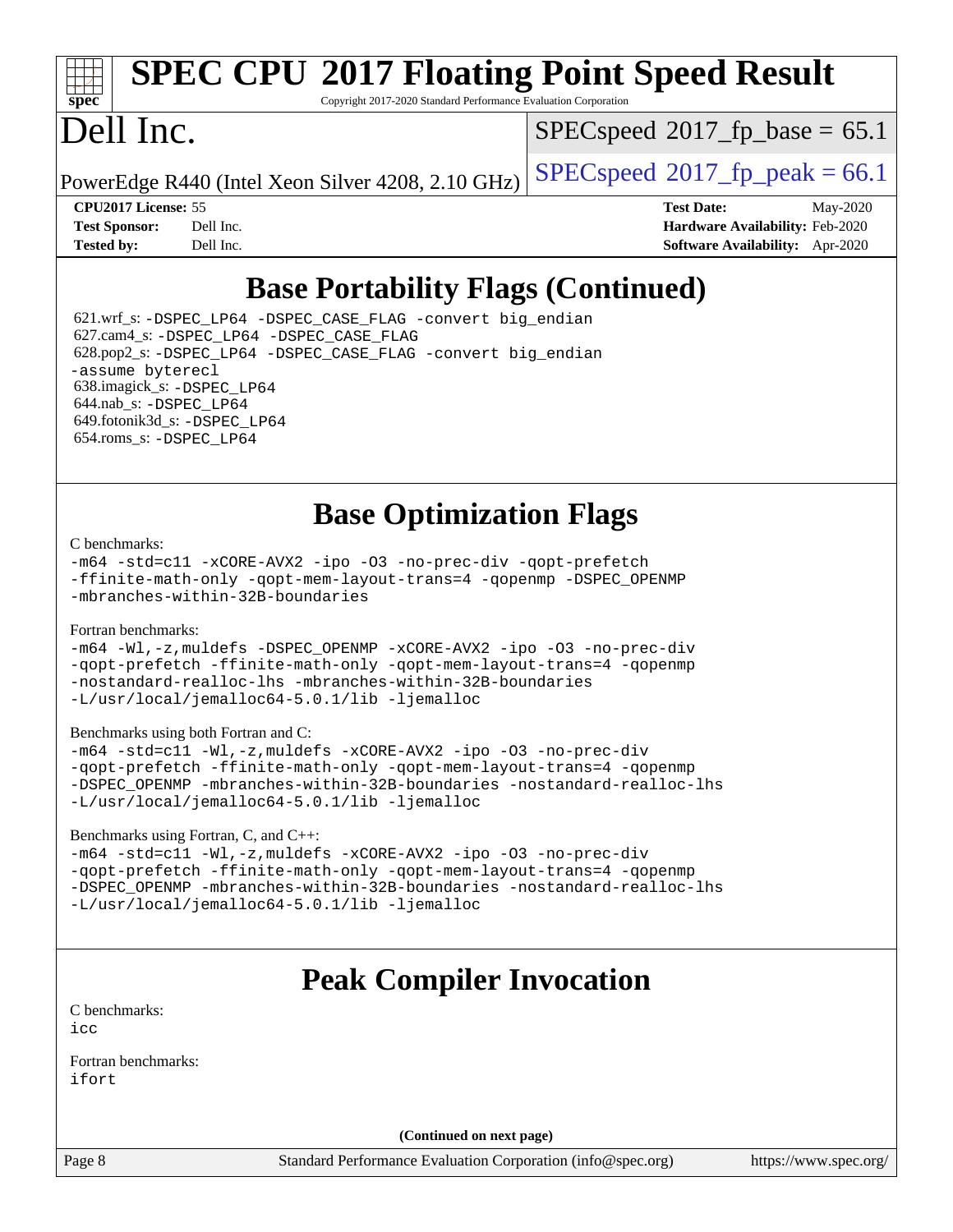# **[spec](http://www.spec.org/)**

# **[SPEC CPU](http://www.spec.org/auto/cpu2017/Docs/result-fields.html#SPECCPU2017FloatingPointSpeedResult)[2017 Floating Point Speed Result](http://www.spec.org/auto/cpu2017/Docs/result-fields.html#SPECCPU2017FloatingPointSpeedResult)**

Copyright 2017-2020 Standard Performance Evaluation Corporation

## Dell Inc.

 $SPECspeed^{\circledcirc}2017$  $SPECspeed^{\circledcirc}2017$  fp base = 65.1

PowerEdge R440 (Intel Xeon Silver 4208, 2.10 GHz)  $\left|$  [SPECspeed](http://www.spec.org/auto/cpu2017/Docs/result-fields.html#SPECspeed2017fppeak)®[2017\\_fp\\_peak = 6](http://www.spec.org/auto/cpu2017/Docs/result-fields.html#SPECspeed2017fppeak)6.1

**[CPU2017 License:](http://www.spec.org/auto/cpu2017/Docs/result-fields.html#CPU2017License)** 55 **[Test Date:](http://www.spec.org/auto/cpu2017/Docs/result-fields.html#TestDate)** May-2020 **[Test Sponsor:](http://www.spec.org/auto/cpu2017/Docs/result-fields.html#TestSponsor)** Dell Inc. **[Hardware Availability:](http://www.spec.org/auto/cpu2017/Docs/result-fields.html#HardwareAvailability)** Feb-2020 **[Tested by:](http://www.spec.org/auto/cpu2017/Docs/result-fields.html#Testedby)** Dell Inc. **[Software Availability:](http://www.spec.org/auto/cpu2017/Docs/result-fields.html#SoftwareAvailability)** Apr-2020

## **[Peak Compiler Invocation \(Continued\)](http://www.spec.org/auto/cpu2017/Docs/result-fields.html#PeakCompilerInvocation)**

[Benchmarks using both Fortran and C](http://www.spec.org/auto/cpu2017/Docs/result-fields.html#BenchmarksusingbothFortranandC): [ifort](http://www.spec.org/cpu2017/results/res2020q3/cpu2017-20200803-23635.flags.html#user_CC_FCpeak_intel_ifort_8111460550e3ca792625aed983ce982f94888b8b503583aa7ba2b8303487b4d8a21a13e7191a45c5fd58ff318f48f9492884d4413fa793fd88dd292cad7027ca) [icc](http://www.spec.org/cpu2017/results/res2020q3/cpu2017-20200803-23635.flags.html#user_CC_FCpeak_intel_icc_66fc1ee009f7361af1fbd72ca7dcefbb700085f36577c54f309893dd4ec40d12360134090235512931783d35fd58c0460139e722d5067c5574d8eaf2b3e37e92)

[Benchmarks using Fortran, C, and C++:](http://www.spec.org/auto/cpu2017/Docs/result-fields.html#BenchmarksusingFortranCandCXX) [icpc](http://www.spec.org/cpu2017/results/res2020q3/cpu2017-20200803-23635.flags.html#user_CC_CXX_FCpeak_intel_icpc_c510b6838c7f56d33e37e94d029a35b4a7bccf4766a728ee175e80a419847e808290a9b78be685c44ab727ea267ec2f070ec5dc83b407c0218cded6866a35d07) [icc](http://www.spec.org/cpu2017/results/res2020q3/cpu2017-20200803-23635.flags.html#user_CC_CXX_FCpeak_intel_icc_66fc1ee009f7361af1fbd72ca7dcefbb700085f36577c54f309893dd4ec40d12360134090235512931783d35fd58c0460139e722d5067c5574d8eaf2b3e37e92) [ifort](http://www.spec.org/cpu2017/results/res2020q3/cpu2017-20200803-23635.flags.html#user_CC_CXX_FCpeak_intel_ifort_8111460550e3ca792625aed983ce982f94888b8b503583aa7ba2b8303487b4d8a21a13e7191a45c5fd58ff318f48f9492884d4413fa793fd88dd292cad7027ca)

**[Peak Portability Flags](http://www.spec.org/auto/cpu2017/Docs/result-fields.html#PeakPortabilityFlags)**

Same as Base Portability Flags

## **[Peak Optimization Flags](http://www.spec.org/auto/cpu2017/Docs/result-fields.html#PeakOptimizationFlags)**

[C benchmarks](http://www.spec.org/auto/cpu2017/Docs/result-fields.html#Cbenchmarks):

 $619.$ lbm\_s: basepeak = yes

638.imagick\_s: basepeak = yes

```
 644.nab_s: -m64 -std=c11 -Wl,-z,muldefs -xCORE-AVX2 -ipo -O3
-no-prec-div -qopt-prefetch -ffinite-math-only
-qopt-mem-layout-trans=4 -qopenmp -DSPEC_OPENMP
-mbranches-within-32B-boundaries
-L/usr/local/jemalloc64-5.0.1/lib -ljemalloc
```
[Fortran benchmarks](http://www.spec.org/auto/cpu2017/Docs/result-fields.html#Fortranbenchmarks):

```
 603.bwaves_s: -m64 -Wl,-z,muldefs -prof-gen(pass 1) -prof-use(pass 2)
-ipo-xCORE-AVX2
-O3 -no-prec-div -qopt-prefetch -ffinite-math-only
-qopt-mem-layout-trans=4 -qopenmp -nostandard-realloc-lhs
-mbranches-within-32B-boundaries
-L/usr/local/jemalloc64-5.0.1/lib -ljemalloc
```
649.fotonik3d\_s: Same as 603.bwaves\_s

654.roms\_s: basepeak = yes

[Benchmarks using both Fortran and C](http://www.spec.org/auto/cpu2017/Docs/result-fields.html#BenchmarksusingbothFortranandC):

```
-m64-prof-gen(pass 1)-prof-use(pass 2) -ipo -xCORE-AVX2 -O3 -no-prec-div
-qopt-prefetch -ffinite-math-only -qopt-mem-layout-trans=4
```
**(Continued on next page)**